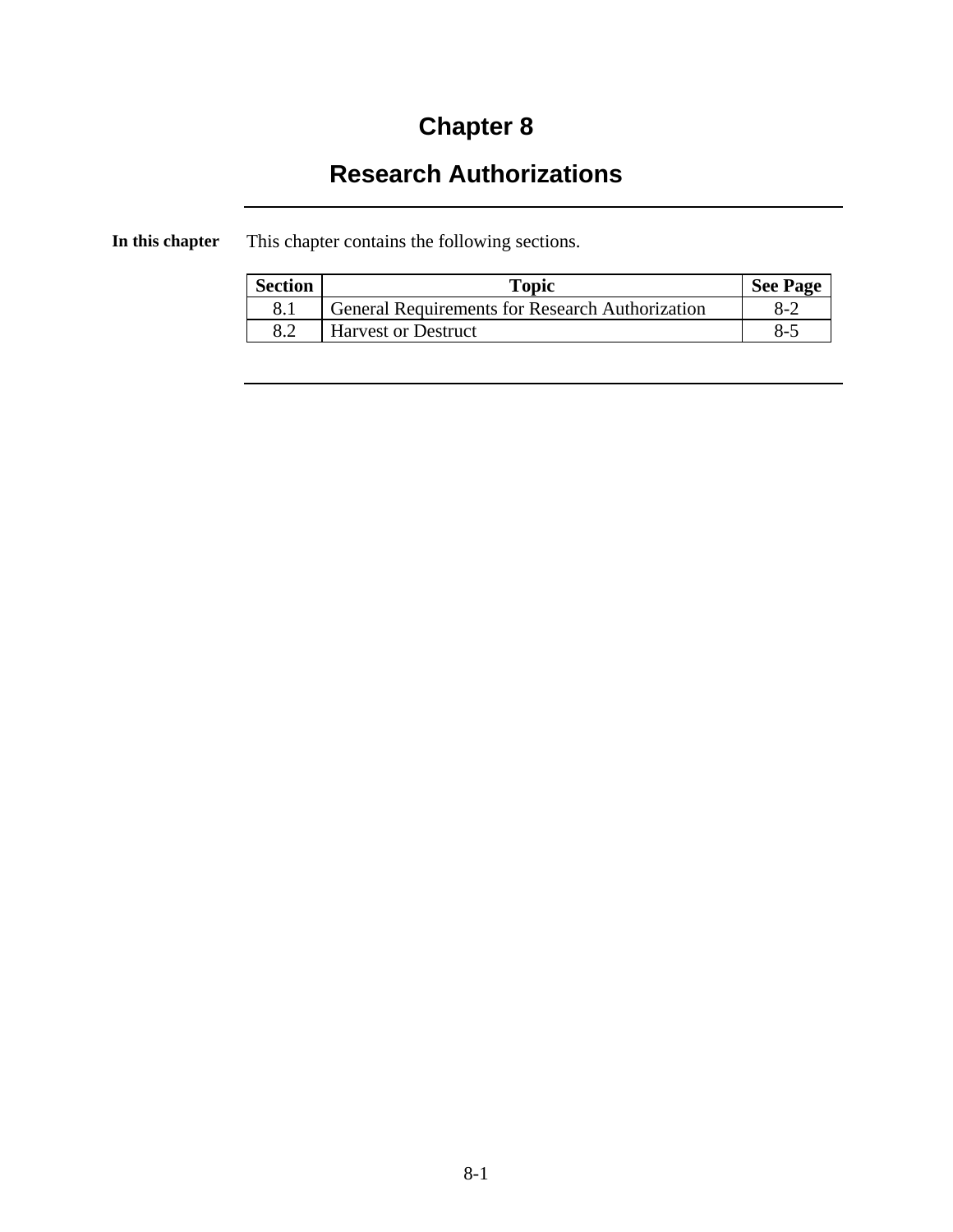## **Section 8.1**

## **General Requirements for Research Authorization**

#### **Interprets 3 CCR section 6260**

**Interpretation** A person is required to obtain a research authorization from DPR prior to using pesticides in conflict with labeling or any unregistered pesticides for experimental purposes. This authorization is not required of pesticide registrants engaged in experimental work with pesticides on property under their control or of colleges and universities where the experimental use of pesticides is used according to the current established policy of the college or University. All requests for research authorizations must be referred to DPR's Registration Branch. In this way, DPR can uniformly evaluate and regulate these uses. For each research authorization, the hazards to persons, animals, and the environment are evaluated; certain restrictions are imposed on the work before the authorization is issued. Special, local conditions may dictate further restrictions at the county level. The intent of the regulation is to prevent produce bearing an illegal residue from entering the food chain and to prevent undue contamination of the environment. Research authorizations are approved for statewide use. Research authorization holders are required to provide copies of the authorizations along with Notices of Intent (NOI) to CACs at least 24-hours prior to beginning work in each county. CACs should not accept an NOI without a copy of the research authorization. Following the final application, an *Experimental Trial Report* must also be submitted to the CAC (*3 CCR section 6266(a)*)*.* Unless otherwise specified in correspondence or on the authorization, monitoring of this program is at the discretion of the CAC.

Restricted material permits are not required for restricted materials used under a valid research authorization [*FAC section 14006.6(b)*]. Any registered pesticide uses of restricted materials made in conjunction with research authorization pesticides (control plots, standards, etc.) would require a permit.

*Continued on next page*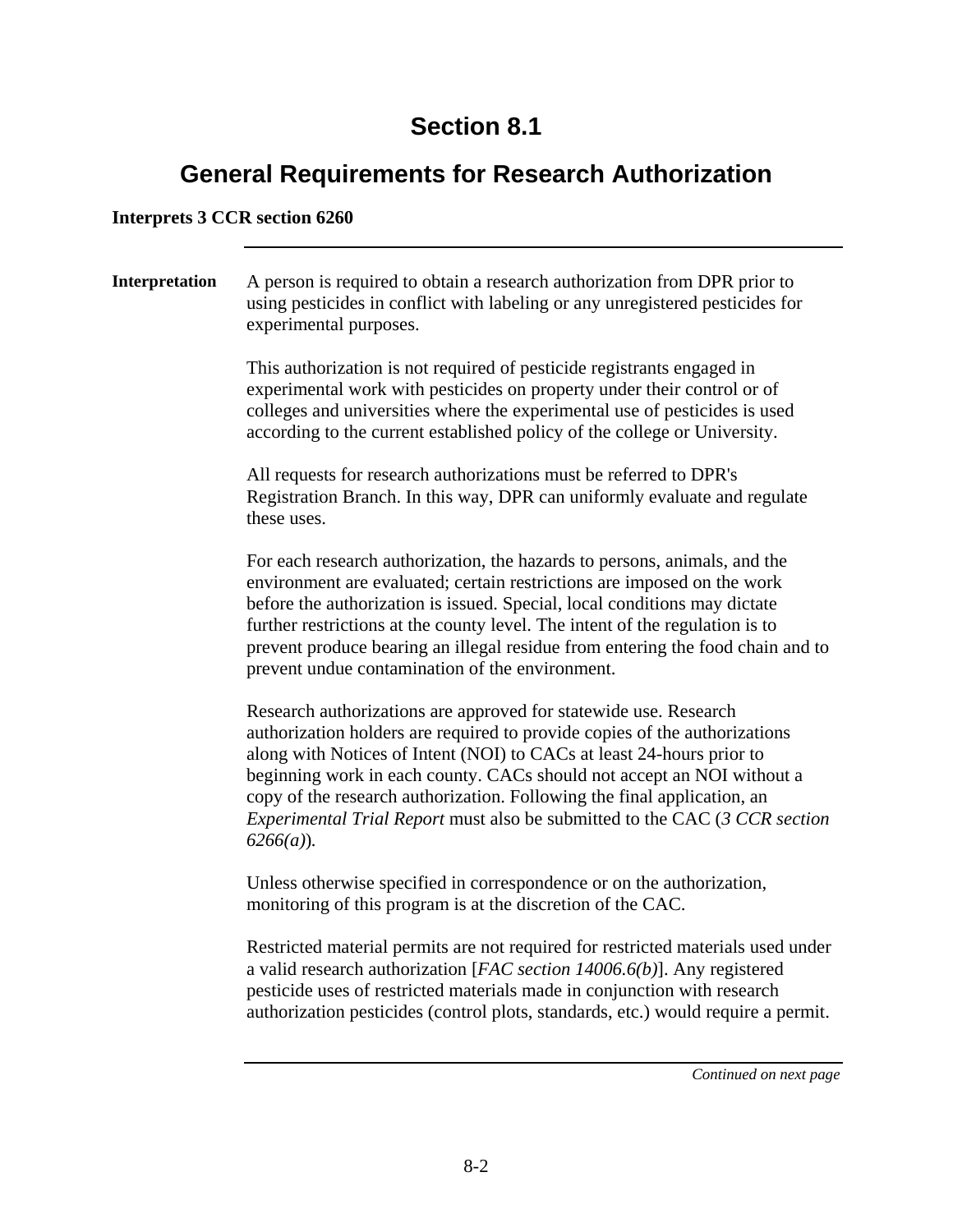### **General Requirements for Research Authorization,** Continued

**Interpretation**  (continued) Research authorizations are conditioned to expire on completion dates or when the crop is harvested or destroyed. When experimental work is canceled in a county, the applicant should notify the CAC using the *Experimental Trial Report.* If the authorization holder has not contacted the county by the expiration date on the authorization, note this and return it to the Registration Branch. Within two weeks following the expiration date of the research authorization, the researcher must submit an Experimental Pesticide Use Report to DPR (*3 CCR section 6266(b)*). Permission to do research and development work with pesticides in California is predicated on compliance with all applicable regulations. Special requirements printed on the permit address these specific concerns: 1. "Notify the commissioner of each trial location within his/her jurisdiction at least 24 hours before beginning application. The CAC reserves the right to review your plans as they pertain to requirements and conditions within the county. The work may be denied or you may be asked for specific changes if your plans are determined to be detrimental in any way." 2. "Notify the commissioner of the exact location in writing (or map) within seven days after application or before harvest, whichever is sooner. Exact location means that sufficient detail must be included to allow someone not familiar with the area to be able to locate and observe the trial using only the information and map. This map should contain reference to permanent fixtures, buildings, etc. where necessary, with an appropriate reference to an identifying spot and/or corner of the trial. The overall perimeter of the trial with appropriate dimensions must be shown." 3. "Notify the commissioner if you cancel this work in any of the listed counties. If you have listed a county as a candidate for your work and you find that, for any reason, you do not work in that county under terms of that particular authorization, it is considered that you have canceled that work and the CAC must be notified." 4. "Notify the commissioner of the time, place, and method of crop disposal at the earliest possible time before beginning harvest. The CAC should know of the proper disposal of all treated material."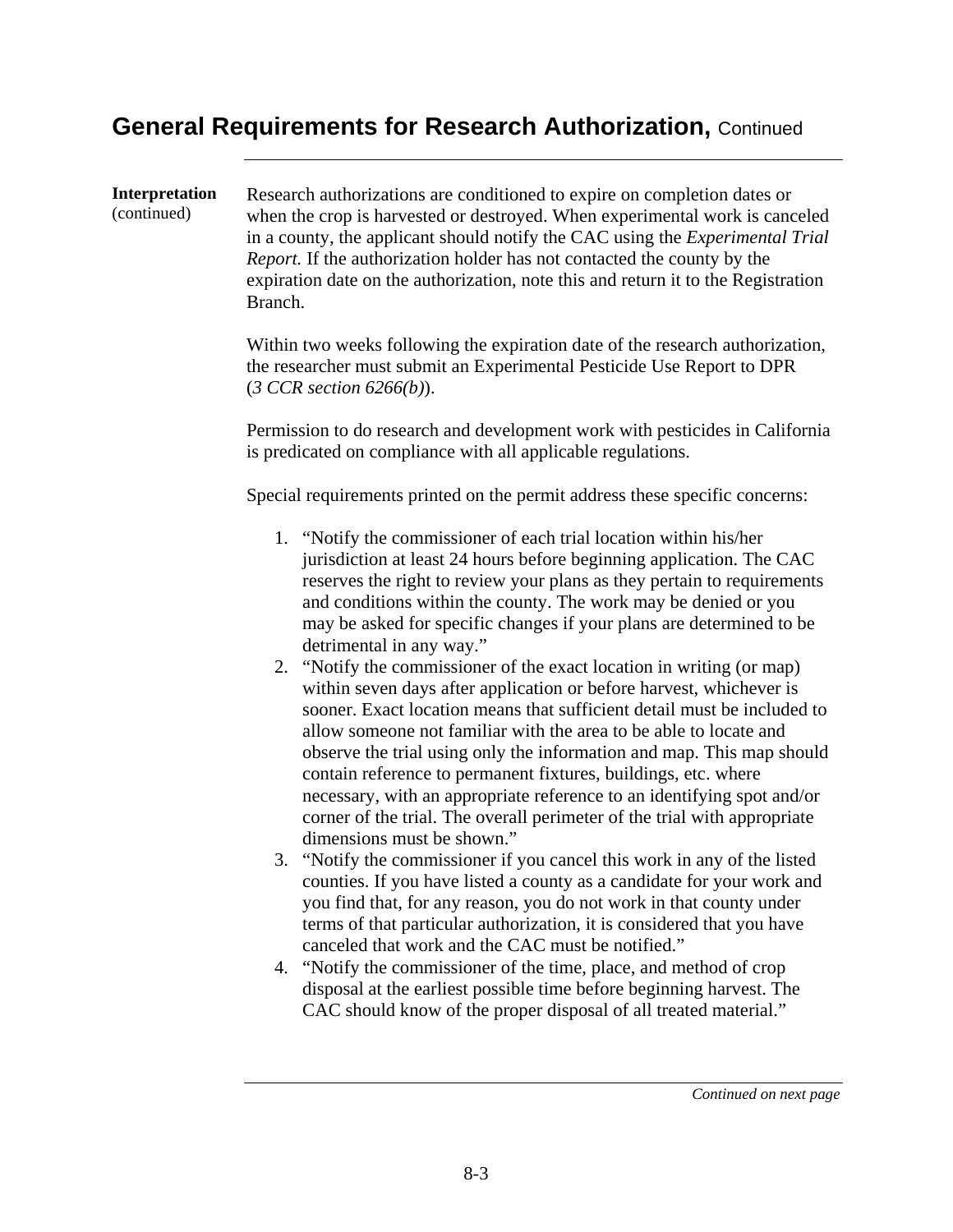# **General Requirements for Research Authorization,** Continued

| Interpretation<br>(continued) | Special restrictions printed on the authorization address specific concerns<br>with respect to proper county notification procedures and crop harvest or crop<br>destruct restrictions. |
|-------------------------------|-----------------------------------------------------------------------------------------------------------------------------------------------------------------------------------------|
|                               | Contact your regional pesticide enforcement office or Enforcement Branch<br>Liaison for any questions you may have regarding these policies and<br>procedures.                          |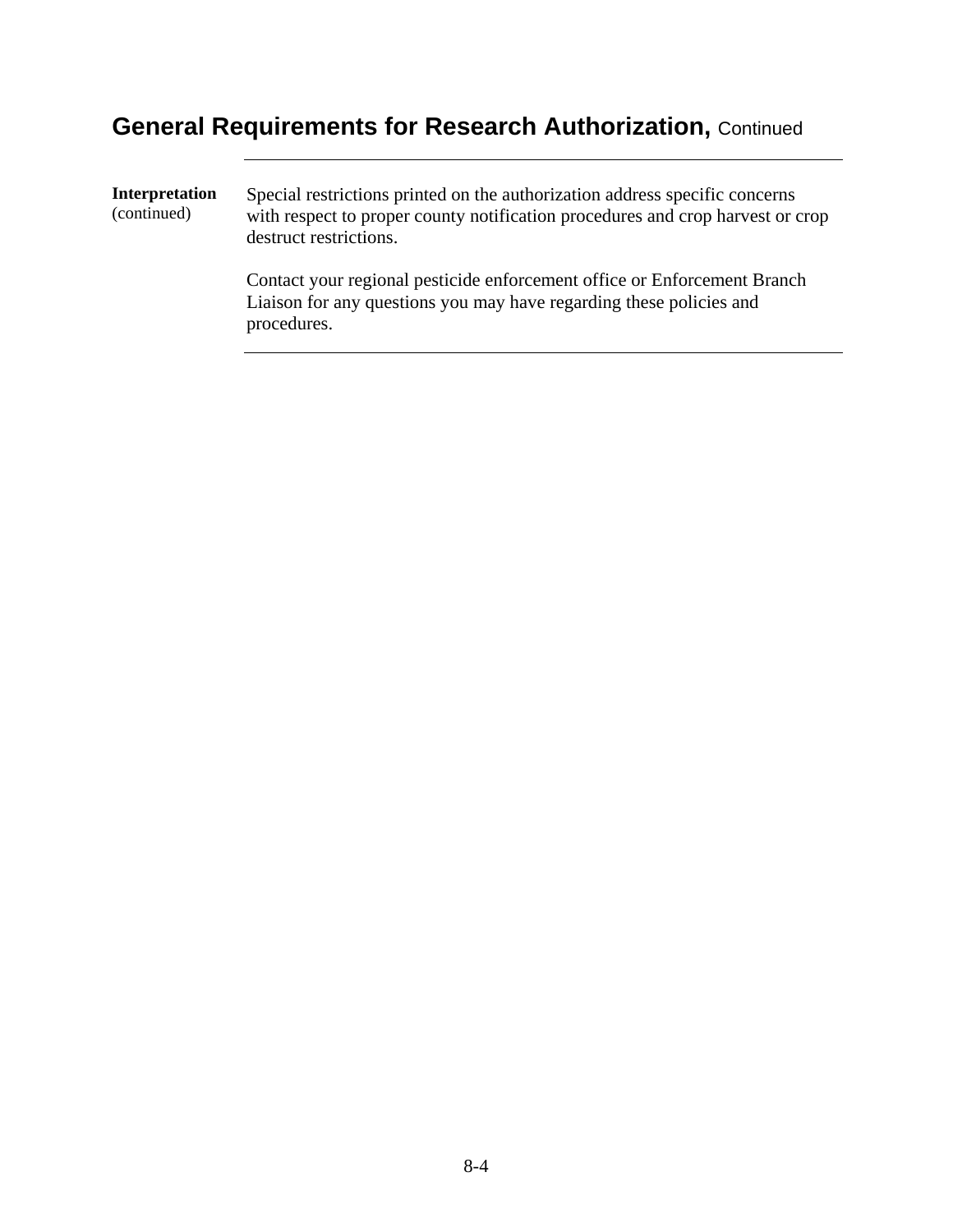## **Section 8.2**

### **Harvest or Destruct**

#### **Interprets 3 CCR section 6268**

**Interpretation** 3 CCR section 6268(b) exempts personnel employed by colleges and universities engaged in pesticide research from research authorization (RA) requirements if they are operating according to a "current established policy" of the college or university that covers pesticide use and experimentation that has been approved by DPR. An example of an established policy is the University of California, Division of Agricultural and Natural Resources' Policy No. 281 entitled, "Pesticides and Related Chemicals." The approved "policy" is considered to be the functional equivalent of an RA and gives them the same privileges as would an RA issued by DPR.

> Current established policies must include instructions for submitting a notice of application to the CAC for all research trials conducted off college and university property. When submitting the notice of application, researchers must indicate whether crop destruction is required. This provides notice to the CAC for scheduling inspections to confirm disposition for those trials requiring crop destruction, if necessary.

> College and university researchers often test pesticide products that are exempt from the requirement of a tolerance, are permissible to use under a federal Experimental Use Permit, or are currently registered federally, but have not yet received registration in California. Use of such products is legal under federal statutes (listed below); commodities treated may enter the channels of trade. Crop destruction is only required in cases where tolerances, temporary tolerances or exemptions from tolerance are not established.

> Please refer to 40 CFR part 180 (http://www.access.gpo.gov/nara/cfr/waisidx\_99/40cfrv16\_99.html) to determine if a tolerance for the specific crop/chemical has been established or if it is exempt from tolerance.

> > *Continued on next page*